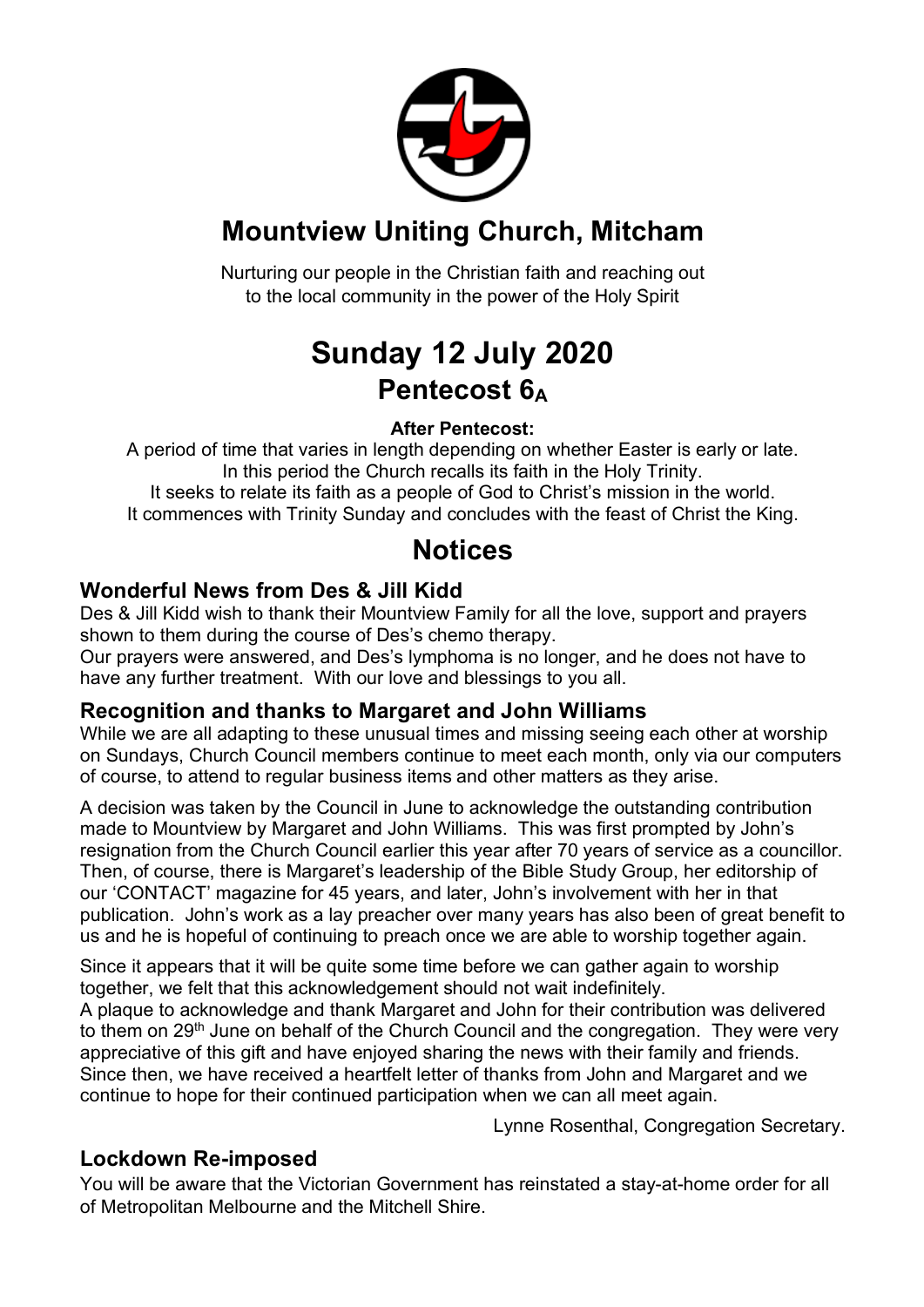The Synod has provided guidelines for church activities in these areas which include:

- Religious ceremonies and private worship can only occur online with a maximum of five people conducting the ceremony.
- Weddings are limited to five people (the couple, two witnesses and a celebrant).
- Funerals are limited to ten people plus those required to conduct the service.
- No food and drink may be served at weddings and funerals.
- All community venues are closed, except for essential public support services, such as food banks.
- Shopping is limited to food and other essential items no markets or garage sales.
- Visitors to your home, or your visits to friends or family who live at another household, are permitted only for caregiving or compassionate reasons.
- Outdoor gatherings are limited to only two people.
- Op Shops may open but the Synod urges caution and the consideration of the wellbeing of volunteers and the safe management of numbers.

Geoffrey Willis, Church Council Secretary

## **Lectionary Readings**

#### **This Sunday, 12 July**

Genesis 25: 19-34 Psalm 119: 105-112 Romans 8: 1-11 Matthew 13: 1-9, 18-23

#### **Next Sunday 19 July**

Genesis 28: 10-19a Psalm 139: 1-12, 23-24 Romans 8: 12-25 Matthew 13: 24-30, 36-43

### **Prayer Cycles**

Rostered members for 'Prayers of The People' – please email your prayer (for your upcoming Sunday) to multi-media@mountview.unitingchurch.org.au before 6 PM Thursday.

#### **This Sunday 12 July:** Margot Kemke

World: Djibouti, Somalia Ecumenical: Mitcham Baptist UCA: Habitat: Canterbury (St David's), Augustine Centre; Epworth Hospital Chaplaincy

#### **Next Sunday 19 July:** Heather Barnes

World: Burundi, Democratic Republic of Congo, Rwanda Ecumenical: St Mark's Anglican, Forest Hill UCA: Hartwell; Uniting's Harrison Community Services

### **Lawn Mowing Roster**

**July:** Peter Cox and Eddie Short

| Centre 81 Outreach Ministry          | No public access, but phone is monitored 9873 1726                                                     |
|--------------------------------------|--------------------------------------------------------------------------------------------------------|
| Multi-media: Rob                     | multi-media@mountview.unitingchurch.org.au                                                             |
| <b>Property Bookings: Eddie</b>      | 0447 312 996 or<br>bookings@mountviewuca.org                                                           |
| <b>Weekly Notice Sheet: Margaret</b> | Contributions by 6pm Thursday please:<br>notices@mountview.unitingchurch.org.au                        |
| <b>Other Contact Details:</b>        | As listed on our 'Contact Us' website page:<br>https://www.mountviewuca.org/contact-us--mountview.html |

## **Mountview Contacts**